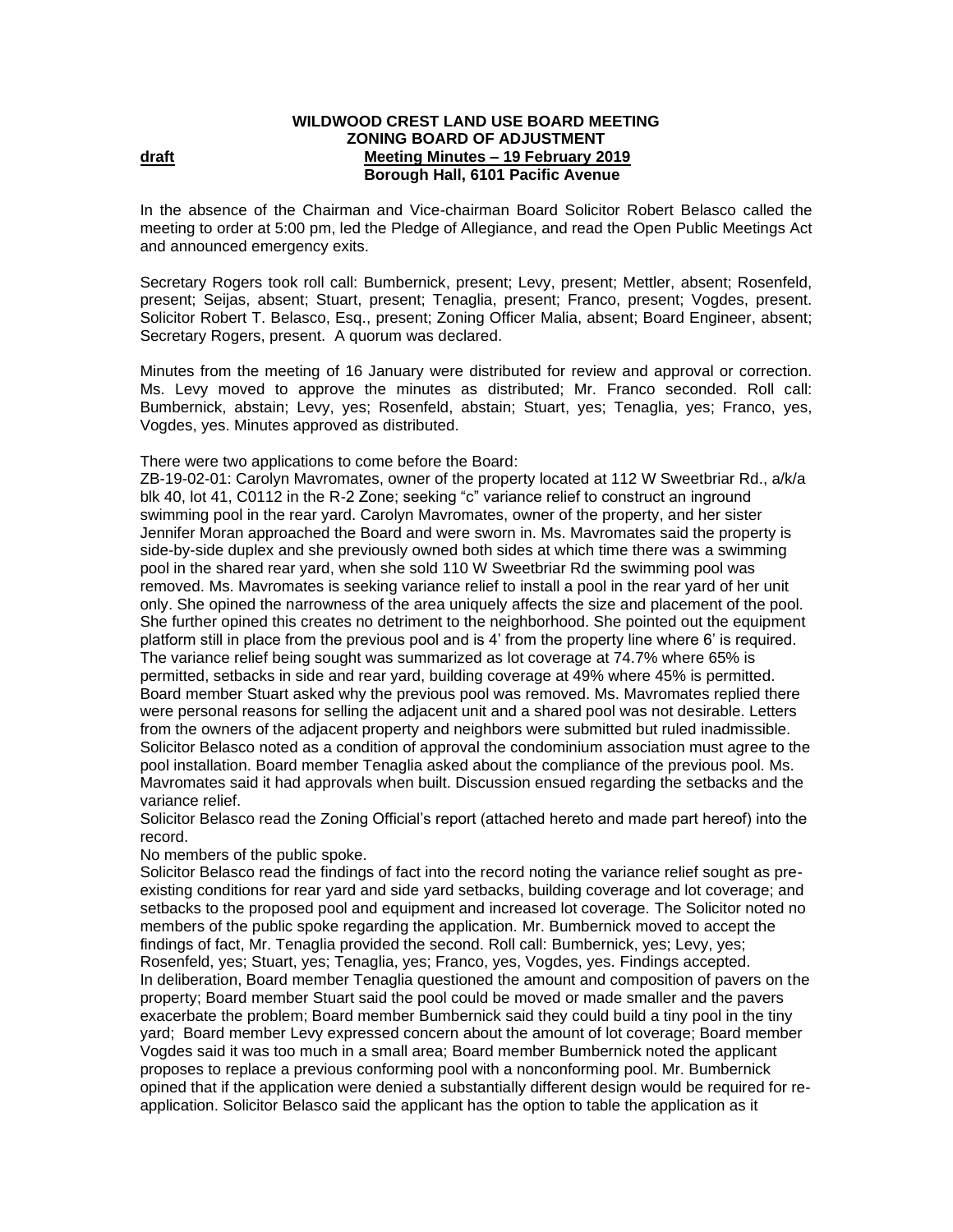appeared the Board was not looking favorably upon the application. Ms. Mavromates said she wants the biggest pool for the money.

At the request of Board member Bumbernick, a five-minute recess was called. Upon reconvening, the Solicitor explained the approach and viewpoint of the Board as lacking animosity and required to adhere to the standards of the MLUL regarding variance relief. The secretary explained the administrative ramifications of tabling as opposed to moving forward with a possible denial.

Ms. Mavromates requested tabling of the application to the meeting of 19 March waiving all time constraints on the Board and without the need to readvertise or renotice. The Board agreed by unanimous voice vote. The Solicitor announced that this action taken in open public meeting serves as notice.

ZB-19-02-02: William Gianakopoulos, owner of the property located at 126 E Wisteria Rd., a/k/a blk 43, lot 37 in the R-2 Zone; seeking "c" variance relief to expand a nonconforming dwelling. Ms. Levy recused from the hearing as she lives within the 200' notification area. Applicant represented by Andrew D. Catanese, Esq. Mr. Catanese approached the Board, described the property and outlined the variance relief sought. He said this is a single family which was previously a duplex situated on an undersized 35'X100' lot where a 40' frontage is required in the R-2 Zone; variance relief is required as the proposed expansion is more than 10% of the existing floor area of the structure. Mr. Catanese said none of the existing nonconformities will be expanded as the proposed addition will be within the footprint of the structure over a rear flat roof. He said the proposed changes will meet or exceed bulk requirements. Property owner William Gianakopoulos was sworn in. Mr. Gianakopoulos said he has lived in the house his entire life and has taken over ownership from his parents. He said the house was a duplex at one time, but not in his lifetime, however, an outside excess stairway is still in place. Mr. Gianakopoulos said they intend to remove the stairway and create living space over the flat roof to contain a master bedroom. He said the interior will be renovated and the exterior while updated maintaining the original appearance of the structure which was built c.1940 to the street. There will be no changes in lot coverage. There were no questions from the Board.

Solicitor Belasco read the Zoning Official's report (attached hereto and made part hereof) into the record.

Mr. Catanese summarized saying the variance relief sought under "c"1 criteria is for the preexisting condition of an undersized, isolated lot; under "c"2 criteria he listed purposes of the zoning act a. promoting the general welfare of the community; b. securing from fire, flood and natural disaster; and i. promoting a desirable visual environment. He further opined the benefits of granting the requested relief outweigh the detriments.

No members of the public spoke.

Solicitor Belasco read the findings of fact into the record, noting the variance relief sought and the testimony of the owner. Mr. Vogdes moved to accept the findings, Mr. Tenaglia provided the second. Roll call: Bumbernick, yes; Rosenfeld, yes; Stuart, yes; Tenaglia, yes; Franco, yes, Vogdes, yes. Findings accepted.

In deliberation Board members expressed agreement that the benefits of granting the relief outweigh any detriments and asked if the applicant would agree to the condition that the dwelling remain as a single family. Mr. Gianakopoulos agreed to the condition.

Mr. Tenaglia moved to approve the application with conditions, Mr. Franco provided the second. Roll call: Bumbernick, yes; Rosenfeld, yes; Stuart, yes; Tenaglia, yes; Franco, yes, Vogdes, yes. Application approved with conditions.

There were no resolutions to be memorialized.

There were no administrative resolutions.

There was no old business.

There was no new business.